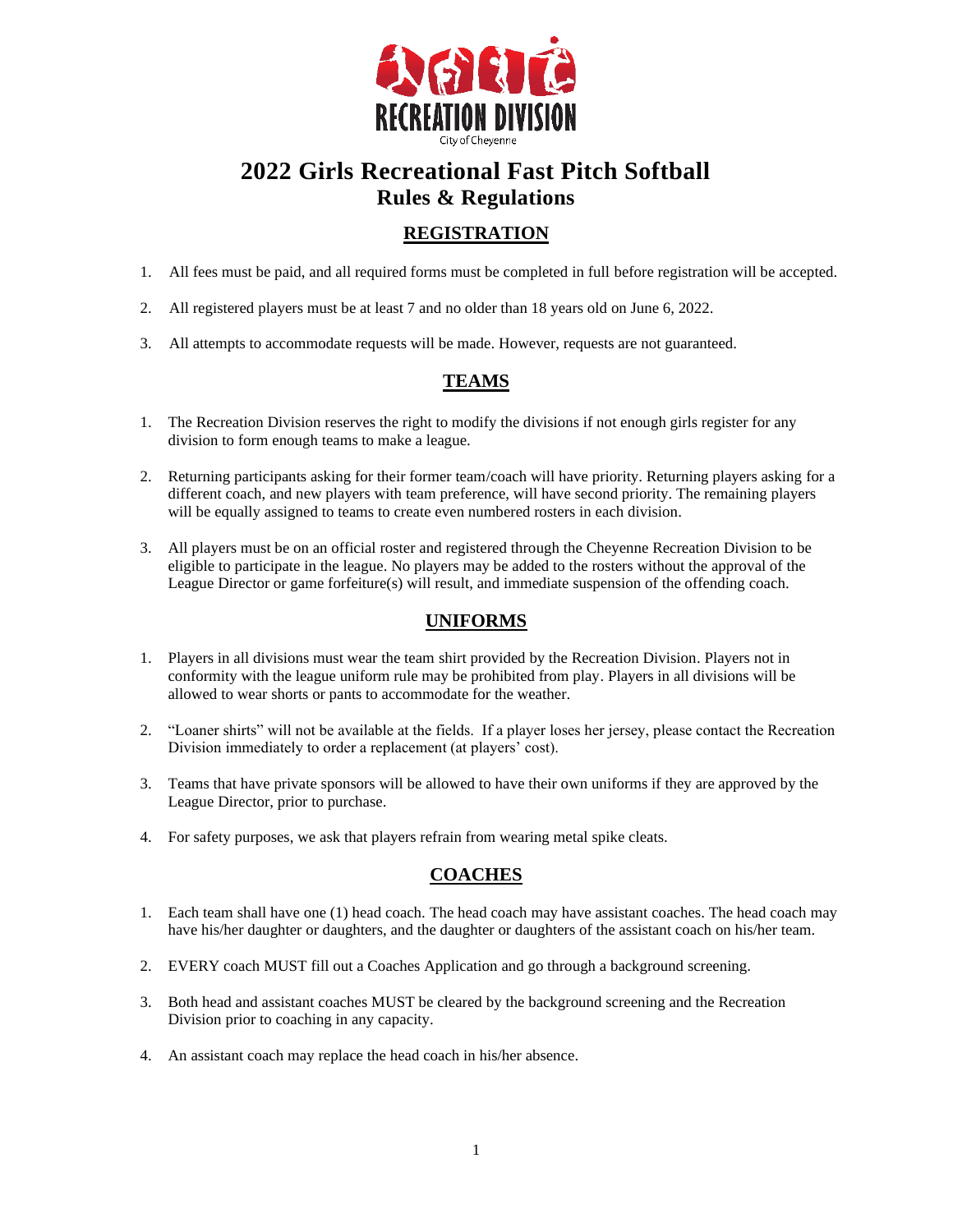- 5. It is the responsibility of the coaches to instruct all their players and parents of all softball rules and regulations, and to enforce these rules with the team. All rules will be posted at [www.cheyennerec.org](http://www.cheyennerec.org/)
- 6. Coaches are encouraged to communicate with the League Director on any areas of concern.
- 7. Parents that have questions or concerns regarding coaches are urged to talk with the coach involved. If the question or concern cannot be resolved between the parent and coach involved, parents are urged to contact the League Director.
- 8. Coaches are responsible for the equipment checked out to their team and shall be responsible for returning the equipment at the end of the softball season. Equipment shall be turned in to the Youth Activity and Community Center immediately after the last game of the season unless special arrangements have been made with the League Director.
	- a) Coaches are responsible for seeing that equipment is not thrown, kicked, or abused during practices and games.
	- b) Equipment check out will occur during the mandatory coaches meeting in May, 2022.
- 8. Coaches must stay within the chalked areas along the 1st and 3rd baselines while their team is at bat. After one warning, failure to follow the rule will result in an automatic out for the batter and/or ejection for the coach.
- 9. Coaches may not make physical contact with on-base players or runners until time has been called by an umpire.
- 10. Coaches must remain in the dugout area when their team is not at bat.
	- a) **EXCEPTION:** For the 8U age division, two coaches will be allowed on the field while their team is fielding, for instructional purposes only. Coaches must not interfere with play at any time by touching the ball while it is in play.
- 11. Coaches are responsible for keeping the players' bench and dugout clear of any spectators, parents, or players of other teams.
- 12. Teams may not have more than one (1) bat attendant. Coaches shall make sure that the bat attendant is old enough to appreciate the dangers of the game and knows not to interfere with the play on the field, especially at home plate. A bat attendant must wear a batting helmet.

## **UMPIRES**

- 1. Umpires will notify the official scorekeeper and coaches as to the starting time of the game. If a coach has not been notified as to the official start time, it is the head coach's responsibility to ask the umpire for the official game time. The game clock will begin at the conclusion of the pregame meeting.
- 2. Umpires may not officiate in any game in which an immediate family member (daughter, granddaughter, sister, or niece) is participating.
- 3. Umpires do not have to be registered with USA Softball.
- 4. Home plate umpires, in all divisions, must wear a facemask as protective gear. The Recreation Division strongly urges umpires in all divisions to wear shin guards and proper chest protection.
- 5. The Recreation Division will make every effort to ensure that two umpires are scheduled to officiate all games, for age's 10U–18U (8U games will have only one umpire). However, circumstances may arise which may limit the number of umpires available for each scheduled game. If a shortage of umpires exists, and there are no umpires for a scheduled game, the Recreation Division may:
	- a) Use an umpire from another field.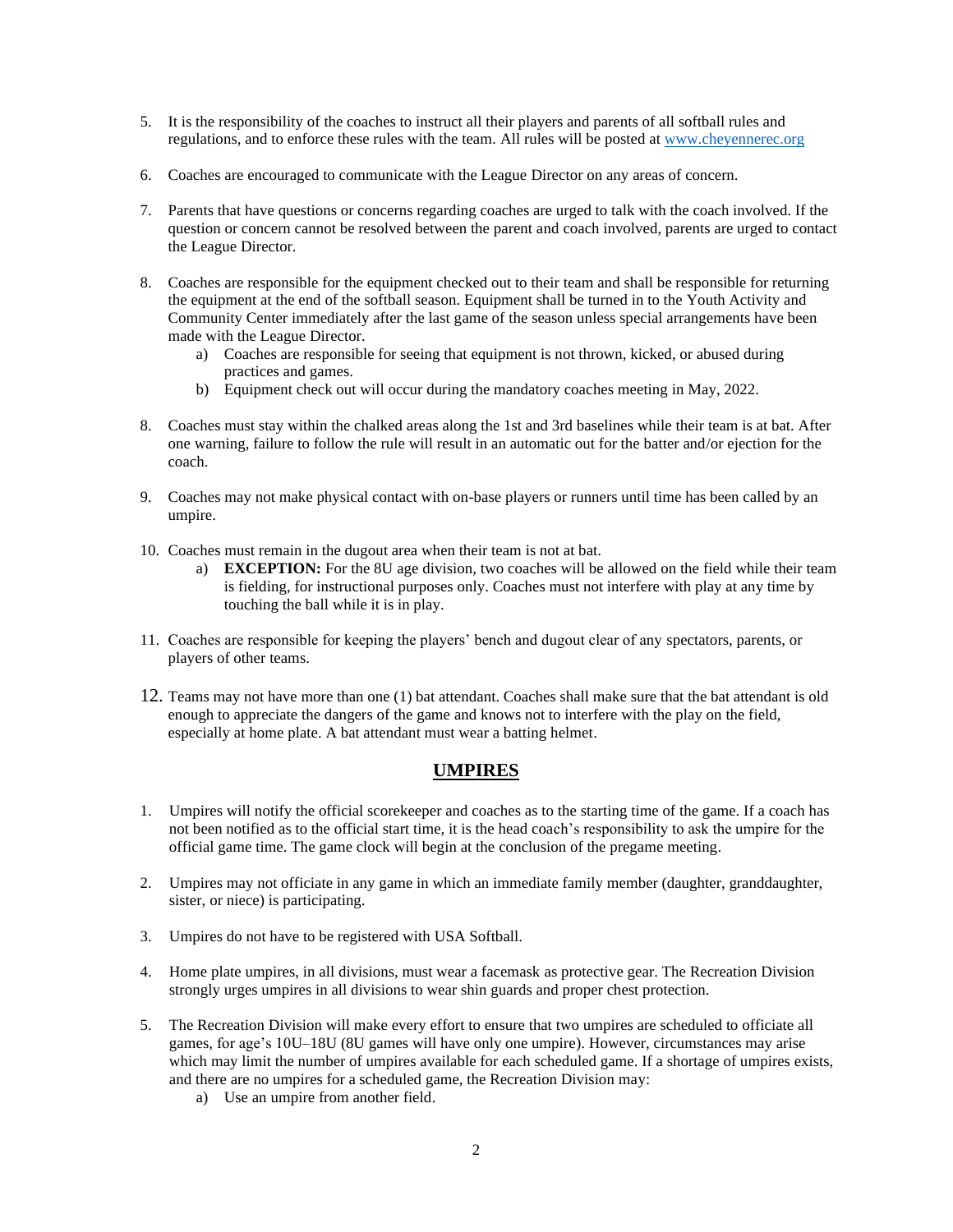- b) Contact the Head Umpire and delay the start of the game up to fifteen (15) minutes; or reschedule the game.
- 6. Team coaches must present any criticisms of an umpire in writing, on an official Umpire Evaluation Form, to the Recreation Division. **No verbal criticism of umpires will be accepted!** Evaluation forms are available at the field office and should be given to the field supervisor. Each written complaint will be considered by the League Director and, if warranted, appropriate action will be taken.

## **GAMES**

- 1. Any person with a concern/complaint may contact the League Director. All grievances must be submitted in writing or email, within 24 hours of the game that was being played. **Please remember that this is a NON-PROTEST league, and the outcome of the said game will NOT be changed.**
- 2. Games will be played under USA fast pitch softball rules, and code, as amended by the Recreation Division bylaws/rules & regulations. Any question as to policies, rules or regulations may be referred to the Recreation Division or the field supervisor.
- 3. Coaches must pick up lineup cards from the field office and give the completed card to the umpire at the home plate meeting prior to the game. Lineup cards should also be given to the official scorekeeper ten (10) minutes prior to the game. A lineup card must contain the full name, shirt number and starting position, if applicable, for all players eligible to play.
	- a) **NOTE**: If a team has not turned their lineup card into the official scorekeeper five (5) minutes prior to the actual start time of the game, the team may be assessed one (1) out for its first scheduled turn at bat.
- 4. Teams may take the field of play immediately following the prior game. Any remaining time before the scheduled game may be used for warm-ups. However, teams may not enter their dugouts until the previous teams have left. Time must be divided equally between the teams to allow for infield and outfield practice for both teams. Warm-ups will also be allowed prior to the start of each inning; however, it is up to the home plate umpire how many pitches will be allowed. Umpires will call "balls in" when they are ready to start the inning.
- 5. Balls hit foul, or over the fences, are to be returned to the umpires or the official score keeper, not to a team's dugout.
- 6. One (1) charged conference with each pitcher in an inning is allowed. A second charged conference shall result in the removal of the pitcher from the pitching position for the remainder of the game.
- 7. Coaches may call "time" as often as the wish, except for while the ball is live and in play. The umpire can refuse to grant any, or all, of these calls. A coach must receive permission from the umpire to go onto the playing field.
- 8. The **HOME team will occupy the third base dugout** and the **AWAY team will occupy the first base dugout.** In case of a double header, teams have the option to stay in the dugout, regardless of home/visitor status.
- 9. No player, in any division, may sit on the bench more than one (1) consecutive inning. Failure to comply with this rule will result in a forfeit. The only exception to this rule is if said player does not attend any practice during the week prior to the game.
- 10. The designated Home Team will bat second. The designated Away Team will bat first.

## **SCORE KEEPING**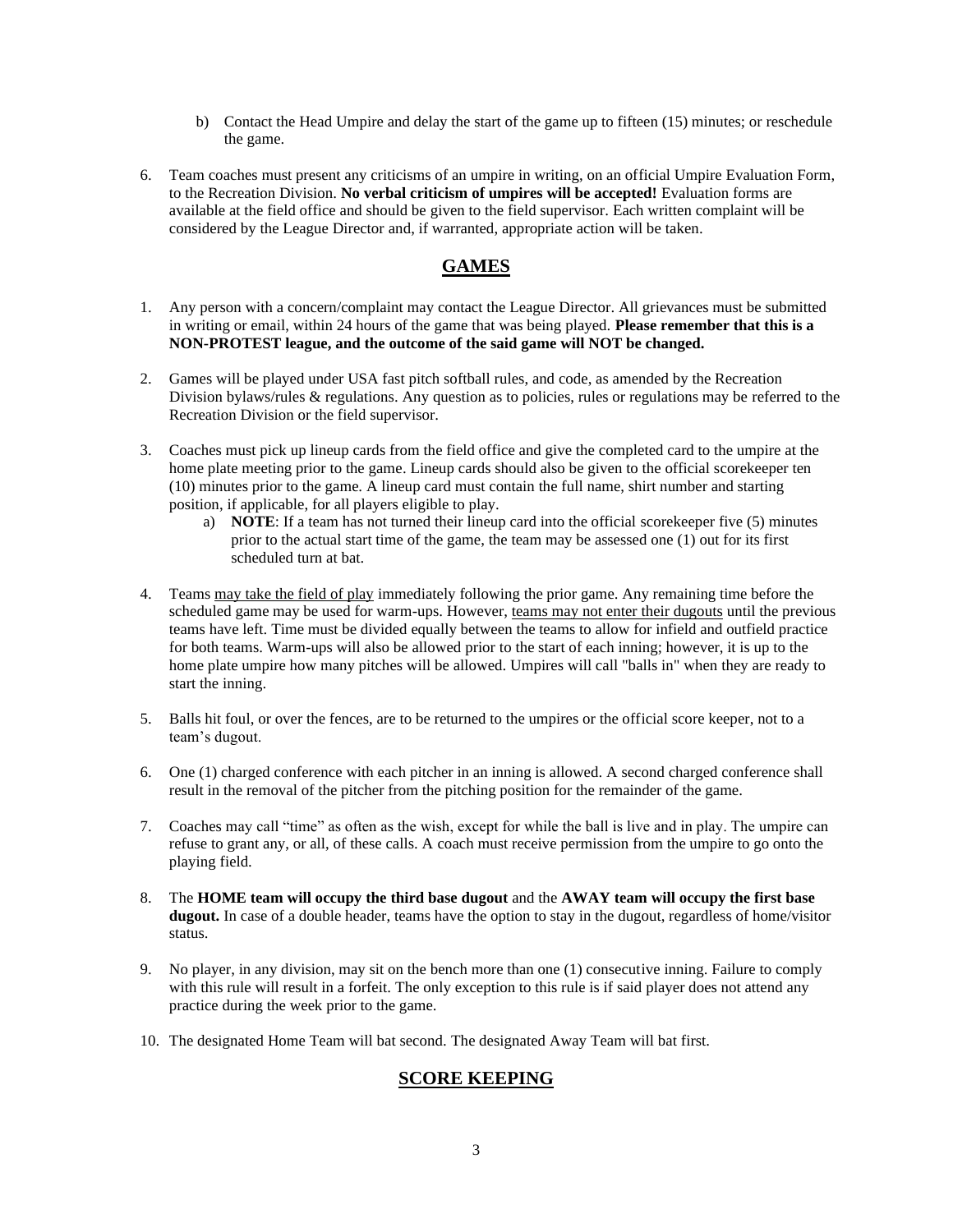- 1. The final score listed on the umpire's scorecard, that has been turned in, will be considered final. Coaches are allowed double check to ensure no mistakes have been made.
- 2. Head coaches and home plate umpires are required to sign the official scorecard at the end of each game to ensure accuracy.
- 3. The Home team shall provide the official scorekeeper and the Away team shall provide the scoreboard operator.
- 4. The official scorekeeper shall record all runs, outs, innings pitched by each pitcher, the scheduled starting time of each game, and the actual start time of the game. If the game is delayed, they should record the reason for the delay.
- 5. The official scorekeeper and the scoreboard operator will sit in the designated scorekeeper's box behind home plate.

# **LENGTH OF GAMES**

- 1. A regulation game shall be as follows, except for those instances specified below: 8U: five (5) innings All other divisions: seven (7) innings.
- 2. The time limit for a regulation game will be one (1) hour. The game will be considered complete at the conclusion of the inning in which time expires, even if the game would end in a tie. The umpire will notify both teams at the expiration of the time limit, and that the current inning will complete the ballgame.
- 3. If darkness or inclement weather occurs after two  $(2)$  or more innings have been played  $(1-\frac{1}{2})$  if the home team is leading), but before the time limit expires, the game will be considered complete and the team ahead will be declared the winner. If two (2) innings have not been completed, the entire game will be replayed.
	- a) If a game is called due to these conditions, the outcome will be determined by reverting to the last completed inning.
- 4. Any team having a fifteen (15) run or more lead at the end of the third (3rd) inning (2-1/2 innings for the home team) shall be declared the winner.
	- a) In the 8U age group, after a fifteen (15) run lead at the end of the third  $(3<sup>rd</sup>)$  inning, the scoreboard will be turned off. The game may continue for practice purposes only, if such is desired by both coaches, until the one (1) hour time limit has expired. Umpires will continue to officiate the game.

# **GAME CANCELATIONS/MAKE-UP GAMES**

- 1. Teams must not play on fields in the event of inclement weather.
- 2. In case of wet ground or inclement weather, prior to 5:30pm, the Recreation Division will make the final decision if the fields are playable. Coaches will be e-mailed about any cancellations. Coaches can also monitor our Facebook page (CheyenneRec) and www.cheyennerec.org to confirm if games are still scheduled or have been postponed. If inclement weather arrives after 5:30pm, or after a game has been started, umpires will make the final decision on whether to postpone the game.
	- a) **NOTE:** A fine of \$50.00 will be assessed by the Recreation Division to the head coach of any team playing on the fields after games have officially been postponed. Fines must be paid by the coach before the next scheduled game, or a forfeit will result.
- 3. If one (1) game is officially postponed, all subsequent games scheduled on that field, on that day, will be postponed.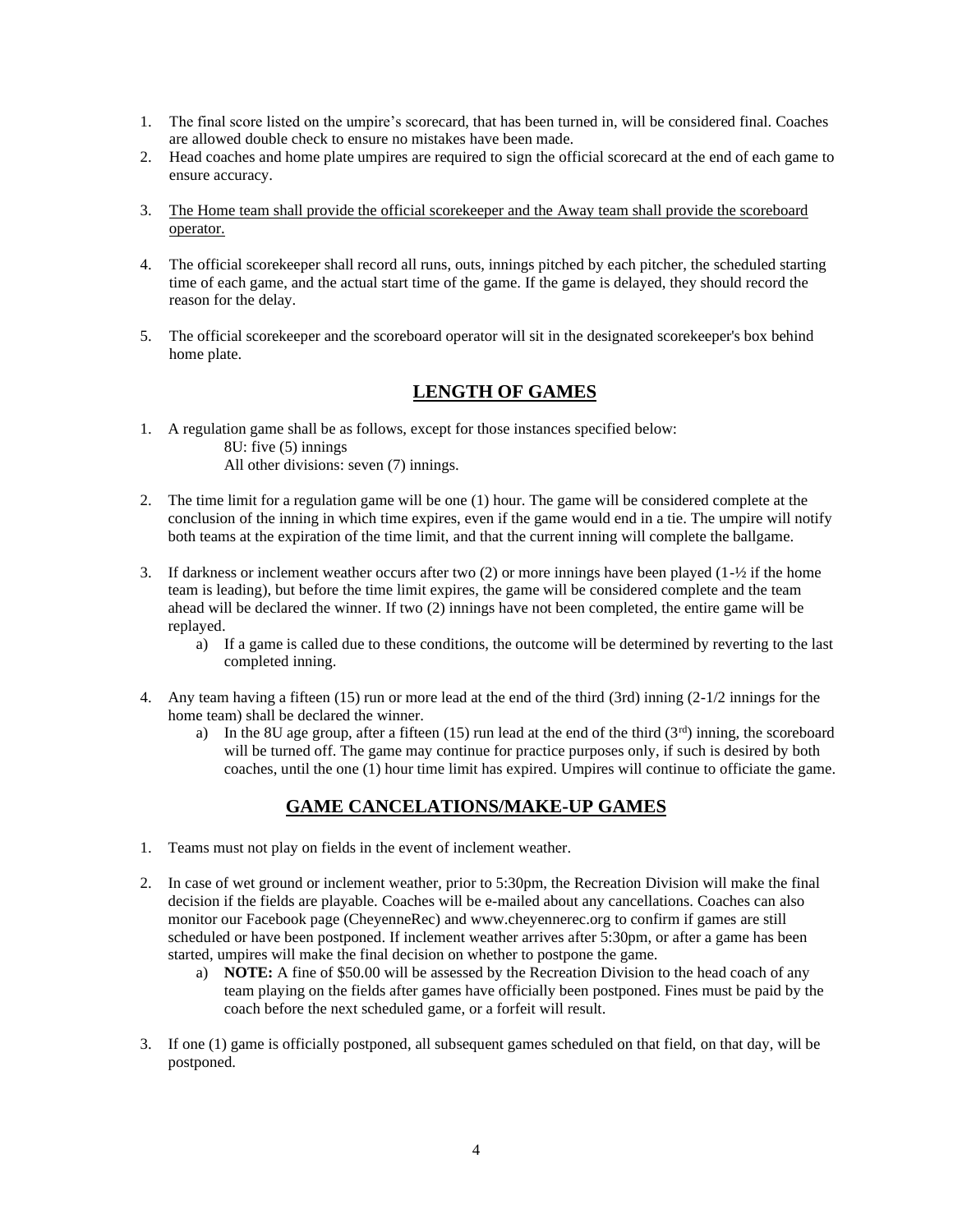- 4. Make-up games will be scheduled as soon as possible after a postponement or cancellation. After the makeup schedule has been announced, no changes will be made.
- 5. Dates and times for make-up games will be e-mailed to the coaches. It is the coach's responsibility to check for the posted make-up schedule and contact his/her players. You can also find the schedule posted on www.cheyennerec.org and in the Converse Softball Complex bulletin board.

# **FORFEITS AND DISQUALIFICATION**

- 1. Umpires will not be required to officiate any forfeited game. Teams may agree to scrimmage with the understanding that the game will be called thirty (30) minutes prior to the next scheduled game time. The League Director, field supervisor, or the Head Umpire has the authority to terminate any scrimmage game at their discretion.
- 2. Any team discovered playing or having played with an ineligible player shall forfeit any game in which the ineligible player has participated, and the head coach of the offending team will be immediately suspended.
- 3. In case of disputes, only coaches may discuss the situation with the umpires. Anyone violating this rule may be ejected at the discretion of the umpire. Prolonged arguments will not be allowed, and forfeitures may result.
- 4. If a player's age is questioned by an opposing team's coach, that player may be asked to provide proof of age via a photocopy of a state issued birth certificate, and/or any other certifiable verification of birth. If verification cannot be provided on site, an investigation will take place that may lead to suspensions.

# **CODE OF CONDUCT FOR PLAYERS, COACHES, AND SPECTATORS**

- 1. The following are violations and will not be allowed by any player, coach, or spectator at any ball complex, at any time, and will result in prompt removal of the offender from the game or field. Depending on the severity of the conduct, further sanctions are possible:
	- a) Fighting or "horseplay."
	- b) Using foul language or obscene gestures.
	- c) Making insulting remarks to, or about, opposing players, officials, or spectators and/or calling them by name for the purposes of antagonizing the same.
	- d) Smoking at the softball complex.
	- e) Any acts that could be considered unsportsmanlike conduct.
	- f) Intoxication or possession of any form of alcoholic beverages or drugs.
	- g) Violation of field rules/bylaws.
- 2. *NO ALCOHOLIC BEVERAGES WILL BE ALLOWED AT GAMES OR PRACTICES.* Players,

coaches, and spectators are required to refrain from drinking alcohol prior to, during, and after games or practices, or when representing the Recreation Division. Any person with open alcoholic beverages on City of Cheyenne property are subject to a fine of up to \$750.00 or six (6) months in jail, or both, pursuant to city ordinances.

- a) **NOTE: Anyone convicted of violating the City's open container ordinance during a Girls' Softball Game or Practice will be suspended for at least the remainder of the current season**.
- 3. Any verbal abuse or threat by a coach, manager, or player towards umpires, other team members, coaches, or spectators before, during or after league games, may at the discretion of the Recreation Division, result in at least a three (3) game suspension or possible ejection from the league. Before said offender can resume his/her duties they must appear in front of the Recreation Division. Failure to comply will result in immediate dismissal from all activity.
- 4. Any team member, coach, or spectator ordered out of the game by an umpire, or field supervisor, for any reason, shall leave the softball complex immediately. Failure to comply will result in police involvement.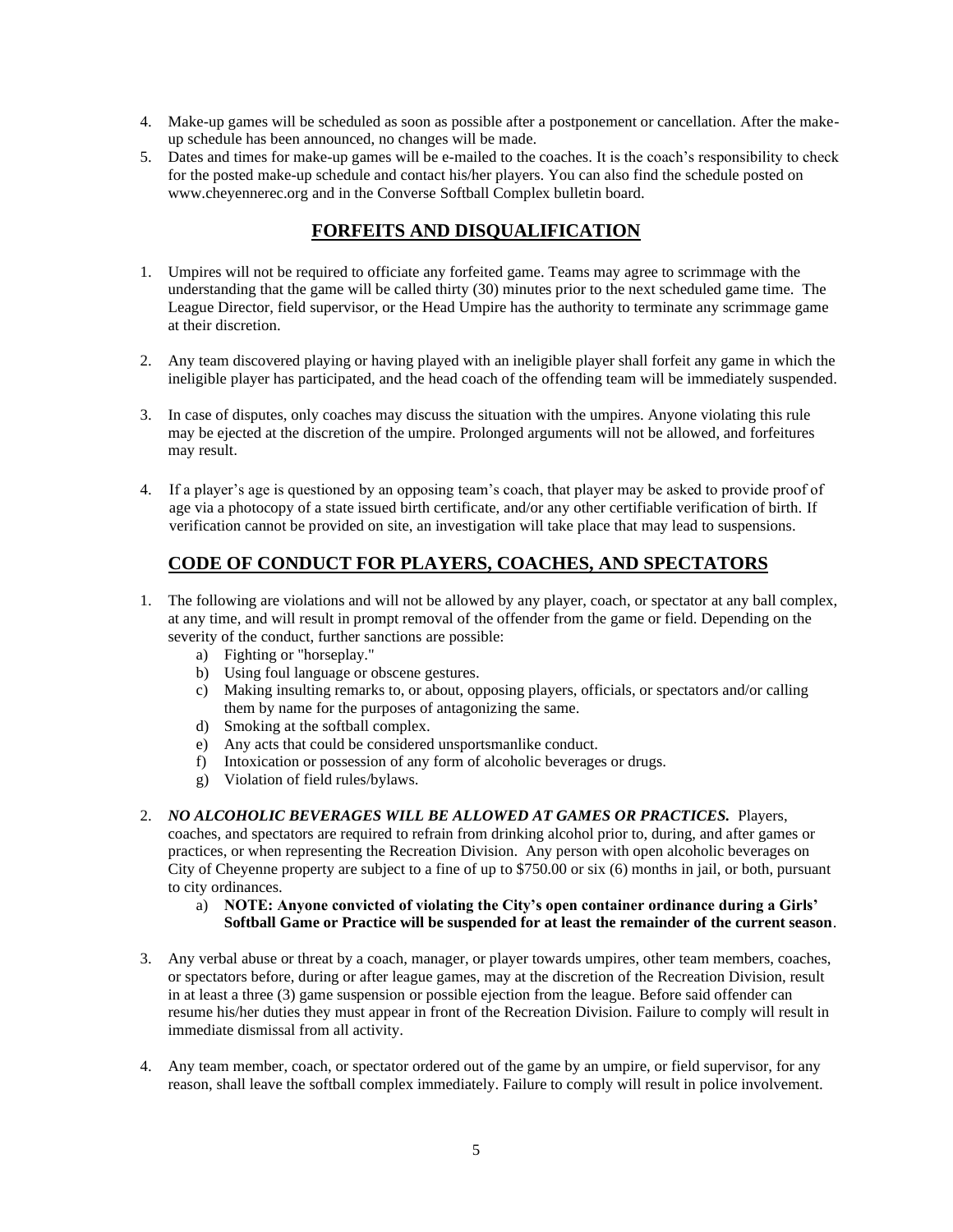Coaches will be responsible for ensuring that anyone ejected leaves the complex within three (3) minutes or that team will forfeit the game.

- a) Coaches are responsible for controlling their spectators. Spectators becoming unruly will be asked to leave the complex either by the Field Supervisor, Umpire, or the League Director. If more than one (1) warning is given to the coaches, the game will be forfeited.
- 5. Two (2) ejections from one (1) game, from the same team, including players, coaches, and spectators, will result in the game being forfeited by that team. If this rule is violated a second time, the entire team may be suspended from the league for a minimum of three (3) games, resulting in the forfeiture of those games, or possible ejection from the league.
	- a) The Recreation Division reserves the right to permanently suspend the offender or extend any suspension into the next season.
- 6. There is no justification for unsportsmanlike conduct by players, coaches, or spectators, regardless of the situation. coaches, players, or entire teams may be suspended by the Recreation Division from further play for the balance of the season, and upcoming seasons, due to unsportsmanlike acts.
- 7. Intentional physical contact by a coach or player with an umpire, field supervisor, any opposing players or coaches, or a Recreation Division employee will result, at a minimum, in an automatic ejection from the league.
	- a) If there is retaliation, the person retaliating shall immediately be suspended for a minimum two (2) games, possibly indefinitely.

## **GENERAL PLAYING RULES**

**NOTE:** USA Softball rules apply in all cases unless otherwise specified herein.

- 1. Teams may play up to ten (10) defensive players in the field during league play. The tenth (10th) player is considered the rover, or fourth (4th) outfielder. All outfielders must take their defensive position on the outfield grass.
- 2. Teams must have at least eight (8) players to start a game. Teams may continue to play with eight (8) players throughout the game, provided the ninth (9th) and tenth (10th) players are put into the batting order in the ninth (9th) and tenth (10th) position upon arrival. Failure to have a player in the ninth (9th) position will result in an automatic out in that batting position. No automatic out will result in the failure to have a player in the tenth (10th) position of the batting order.
- 3. Teams that do not have the minimum of eight (8) players will forfeit their game. If neither team has the required eight (8) players to start the game, it will be considered a double forfeit.
	- a) Borrowing Players: a team that has a minimum of six (6) original players may borrow up to two (2) players to make a total of eight (8). The borrowed players MUST be from the same division. If a team has seven (7) original players, they may borrow one (1) to make a total of eight (8). Teams that have eight (8) original players may NOT borrow players to make nine (9).
	- b) All borrowed players must play in the outfield and bat last in the lineup.
- 4. Although eight (8) players are required to begin a game, teams may continue to play with seven (7) players due to an injury to a starting player (not ejection). However, teams may not continue to play with less than seven (7) original players. An automatic out will result in the vacant batting position of the injured player. Failure to have seven (7) original players will result in a forfeit of that game.
- 5. An injury or sickness occurring to any player will result in all play being stopped to administer first aid. If the player cannot continue, substitutions may be made, and play continued as soon as possible. With the continuous batting order, the batting position of the injured player will be skipped without penalty of an out, unless doing so drops the number of batters to less than nine (9).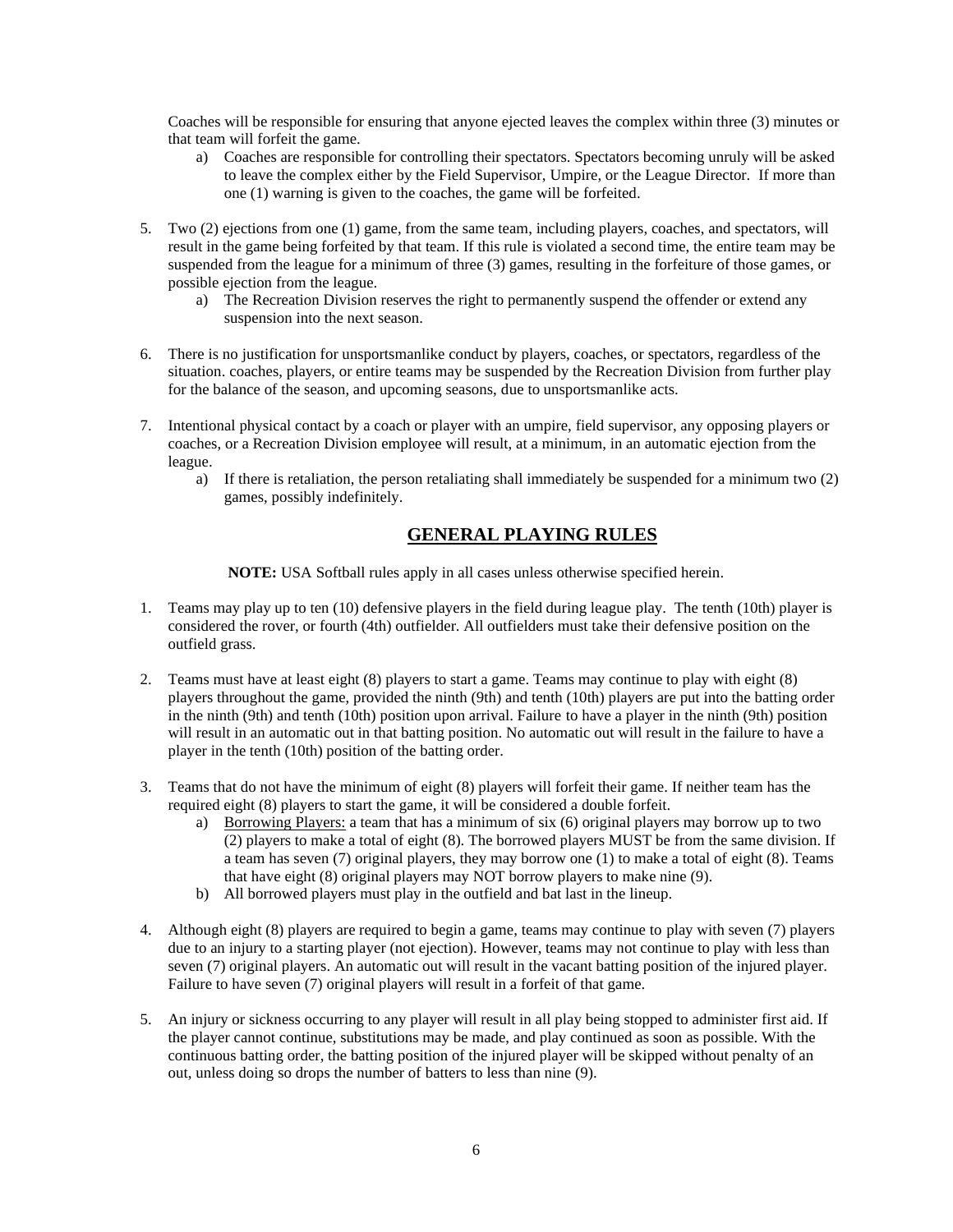- 6. A head protector, with faceguard and safety strap, must be worn while at bat and while running the bases during all practices and games. Players not wearing a head protector and safety strap will be declared out.
- 7. A catcher's mask, chest protector and shin guards shall be worn by catchers during all practices and games, when there is a batter in the batter's box. Any player warming up a pitcher shall wear, at a minimum, a catcher's mask, including coaches. **COACHES MUST ENFORCE THIS RULE FOR SAFTEY AND INSURANCE PURPOSES!**
- 8. All players shall remain in their respective dugouts except with permission of their coaches to go to the restroom and/or water fountain.
- 9. After the game, both teams are required to clean their dugout of trash, gear, team equipment, etc.
- 10. When the catcher is on base, a "courtesy" runner may be substituted for the catcher to expedite the preparation of the catcher for the next inning. The courtesy runner will be the player who was last put out.
- 11. Each eligible player must bat through each game in a continuous batting order, which cannot be changed. The Recreation Division's interpretation of "eligible" player is a player who has properly registered, has appeared to play in the game, and who is not being disciplined for cause (i.e., missing practice).
- 12. The re-entry rule does not apply.

## **PLAYERS**

- 1. Players attending practices are eligible, and entitled, to play in league and tournament games. Each player shall play at least two (2) innings in the field, unless the game is called before the end of three (3) innings because of time limits, weather conditions, darkness, or other unforeseen occurrences. A player who does not play the requisite two (2) innings because of the above-mentioned circumstances, shall start the next game, and play two (2) or more full innings in the field. Players in the 8U and 10U age groups must play at least one (1) inning in the infield if the player plays two (2) or more innings in the outfield.
	- a) **NOTE:** A coach may withhold a player from a game because of the player's failure to participate in practice, provided the coach notifies the opposing coach, umpire, and official scorekeeper prior to the start of the game.
- 2. All eligible players shall be listed on the official lineup card and shall bat in the order shown on that line-up card, regardless of whether the player played in the field prior to her turn at bat.

# **LEAGUE RULES**

#### **Bunting & Infield Fly Rule**

- 1. Bunting is not allowed in the 8U  $& 10U$  age groups but is allowed in the 12U age group and higher.
- 2. The infield fly rule shall not apply for the 8U & 10U age groups but shall apply for the 12U age group and higher.

#### **Stealing**

- 1. Stealing bases is not allowed in the 8U & 10U age groups. Any base runner that has been held at base cannot advance to the next base or home plate unless the ball is hit, or the batter has been hit by the pitch.
- 2. Stealing is allowed in the 12U age group and higher. **Base runners in all divisions must be in contact**  with the base until the ball leaves the pitcher's hand. This is a judgment call by the umpire and may not be protested.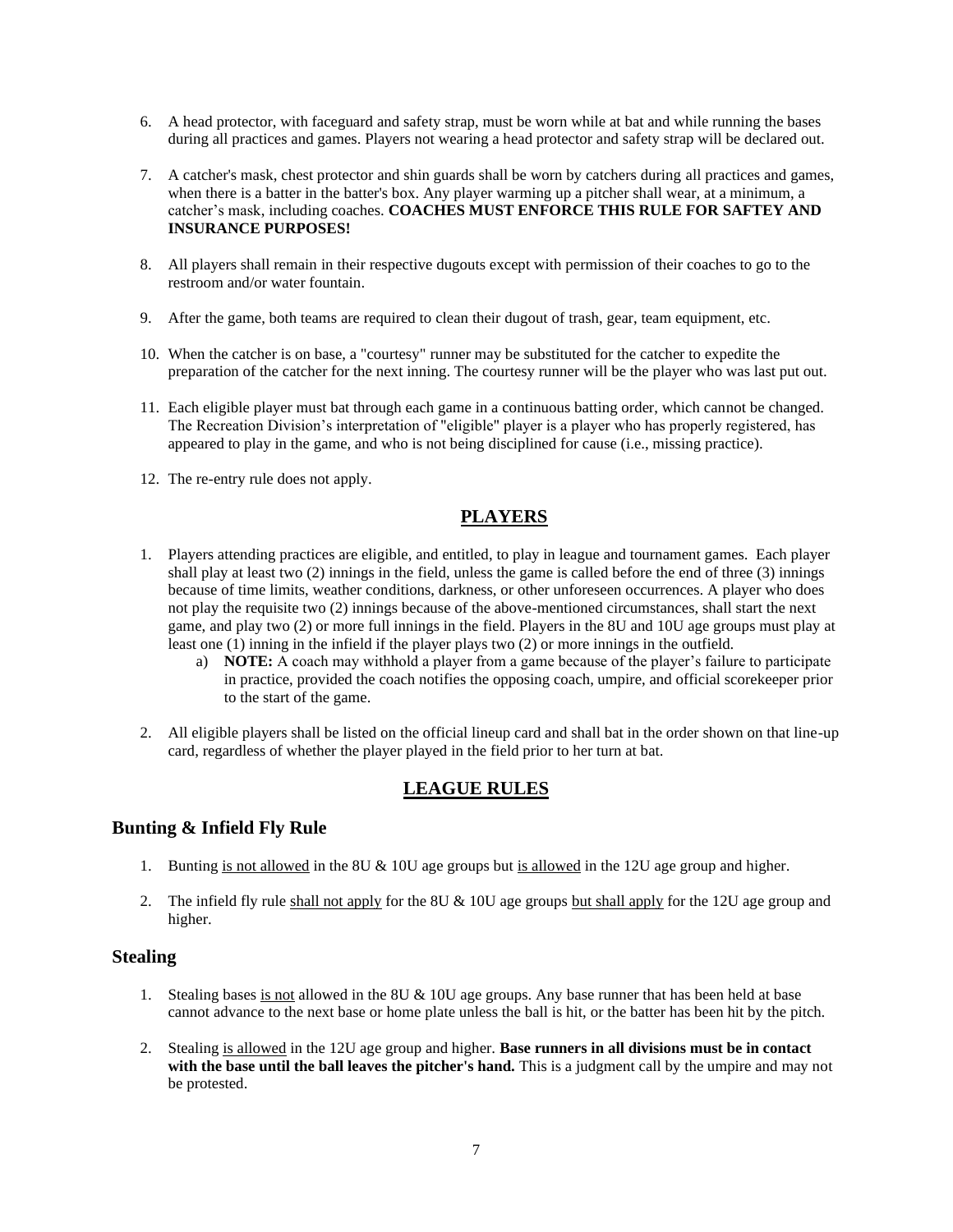#### **Overthrows**

- 1. In the event of an overthrow in the 8U & 10U age groups (overthrow is defined as a poorly thrown ball that the umpire deems uncatchable), runners may advance one (1) base from the runner's position at the time of the pitch. The ball will then be ruled "dead" and play shall stop**.** 
	- a) **ONLY ONE OVERTHROW IS ALLOWED PER PLAY.**
	- b) **Addendum:** Runners may advance additional bases from the runner's position at the time of the overthrow, with the liability of being put out.
	- c) This does not apply for the 12U age group and higher.

#### **Dropped Third Strike Rule**

- 1. The third strike rule shall not apply in the 8U and 10U age groups but shall apply in the 12U age group and higher.
	- a) **NOTE:** Pursuant to USA Softball rules and code, if there are less than two (2) outs and first base is unoccupied **OR** there are at least two (2) outs and the catcher fails to catch the ball on the third (3<sup>rd</sup>) strike, the batter may attempt to reach first base unless thrown out at the base or tagged out.

#### **Six Run Rule**

- 1. The six (6) run rule shall be observed in regular league play, in all divisions. When six (6) runs have been scored by either team in a single offensive half inning, that offensive half inning shall be considered complete.
- 2. If a game cannot be tied or won because of this rule, play will be terminated immediately (8U games may continue without the scoreboard for practice purposes).

## **BASE AND PITCHING DISTANCES**

- 1. For the 8U AND 10U age groups, the pitching distance shall be thirty-five (35) feet.
- 2. For the 12U age group, the pitching distance shall be forty (40) feet.
- 3. For the 14U, 16U, and 18U age groups, the pitching distance shall be forty-three (43) feet.
- 4. For all age groups, the base distances shall be sixty (60) feet.

#### **PITCHING REGULATIONS**

- 1. For the 8U age group, the league will provide a pitching machine. The umpire will call any pitch delivered to a batter a strike if, in the umpire's judgment, the pitch can be hit. This rule is adopted to encourage "hitting" and to speed up play. If the batter fails to hit the ball, her coach will toss one (1) soft toss to her.
	- a) If the pitching machine is unavailable, or out of commission, a coach will pitch to their player.
	- b) **NOTE:** Pitching machine speed and height may be adjusted by the coach at the beginning of each half inning at bat.
- 2. For the 10U age group, pitchers may pitch only two (2) innings per game. Pitchers in the 12U age groups may only pitch three (3) innings per game. 14U-18U pitchers may pitch an unlimited number of innings per game.
- 3. If a team has three games in a single week, a pitcher may pitch up to two (2) times during that week. If a team has either one or two games in a single week, a pitcher may only pitch once per week. This applies for